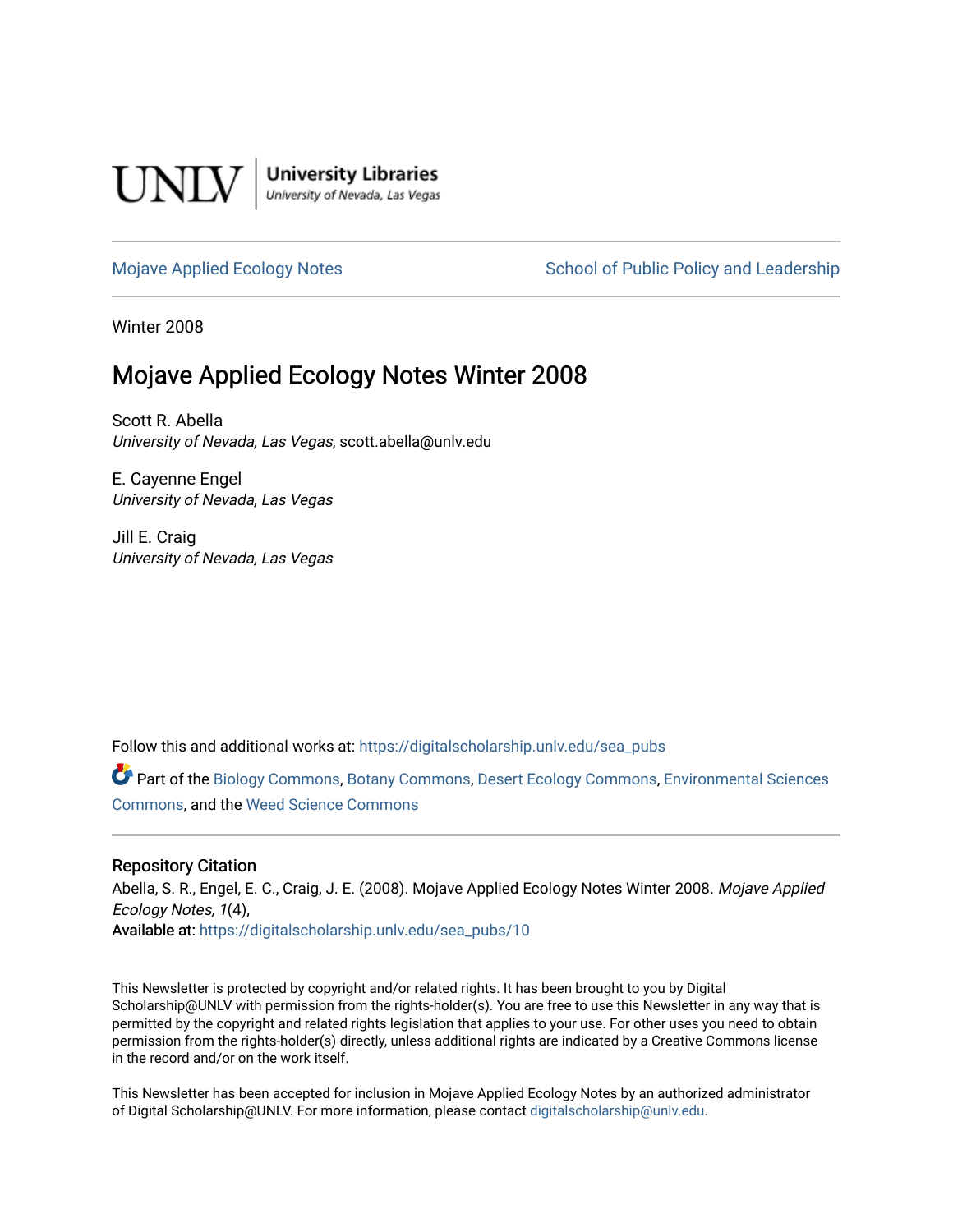Winter 2008 Volume 1, Issue 4

 $\boldsymbol{\omega}$ 

Ecology Note

# Opportunities for new collaborative projects

The Research Group is currently working in successful partnerships with Lake Mead National Recreation Area, BLM Las Vegas, Desert National Wildlife Refuge (U.S. Fish and Wildlife Service), Joshua Tree National Park, and in collaboration with the Ecological Restoration Institute, the U.S. Forest Service (Region 3). We are conducting a wide variety of collaborative projects with resource managers:

- Establishing a long-term network of monitoring plots along an elevation gradient in the Newberry Mountains at Lake Mead to assist the Park Service in understanding potential effects of climate change on unique park resources;
- Identifying candidate native species for burn revegetation through a nationally competitive Joint Fire Science grant;
- Assessing vegetation change and invasibility of low- and high-elevation springs at Desert National Wildlife Refuge;
- Synthesizing past revegetation data with Joshua Tree National Park to efficiently learn from earlier management trials; and
- Monitoring post-fire plant succession and exotic grass abundance on desert burns with BLM Las Vegas.

We seek to build on our track record of product-oriented collaborations with resource managers by developing new projects. Our work and approach distinctly differs from that of consulting companies and similar organizations. We produce publications in a variety of media (managementoriented outlets such as U.S. Forest Service serials and scientific journals), which provide permanent documentation of projects and lessons learned benefitting from high-quality scientific interpretation. We also deliver workshops and presentations to directly share research findings with managers, co-author publications with managers for special projects, and further disseminate scientific advances through conference presentations. Managers profit from this variety of scientific publicity by making their management areas better appreciated, leveraging political support for further project funding based on the documented successes, and having high-quality technical information at their fingertips. In addition to providing the benefit of accepted science for supporting manage-

ment decisions, working with a university provides access to state-ofthe-art libraries, lab facilities, and students who can become involved in the work at little or no cost to managers.

We seek new projects that both build ecological knowledge and are directly relevant to immediate or longer term information needs for supporting resource management decision-making. Projects in the areas of invasive species ecology and management, fire ecology and monitoring, restoration, data and literature synthesis, and landscape monitoring and management are well covered by our publication performance and record of successfully completed projects.

Please contact us if you have projects for which technical assistance and science support would be desirable. We enjoy making trips to meet face to face with managers and have a keen interest in management activities that are being undertaken and the issues that managers are grappling with.

Further information about our group is available from <www.unlv.edu/staff/cengel/DDFRGHome.htm>, with publications from <http://faculty.unlv.edu/abellas2/>, or through email (scott.abella@unlv.edu) or phone (702-895-5163).



| Spring Mountain fire history                                                      |  |
|-----------------------------------------------------------------------------------|--|
| Northshore Road rehab                                                             |  |
| Posters at the Wildfires and<br><b>Invasives in American</b><br>Deserts symposium |  |
| Weed Sentry update                                                                |  |

Mojave Applied Ecology Notes

Mojave Aplied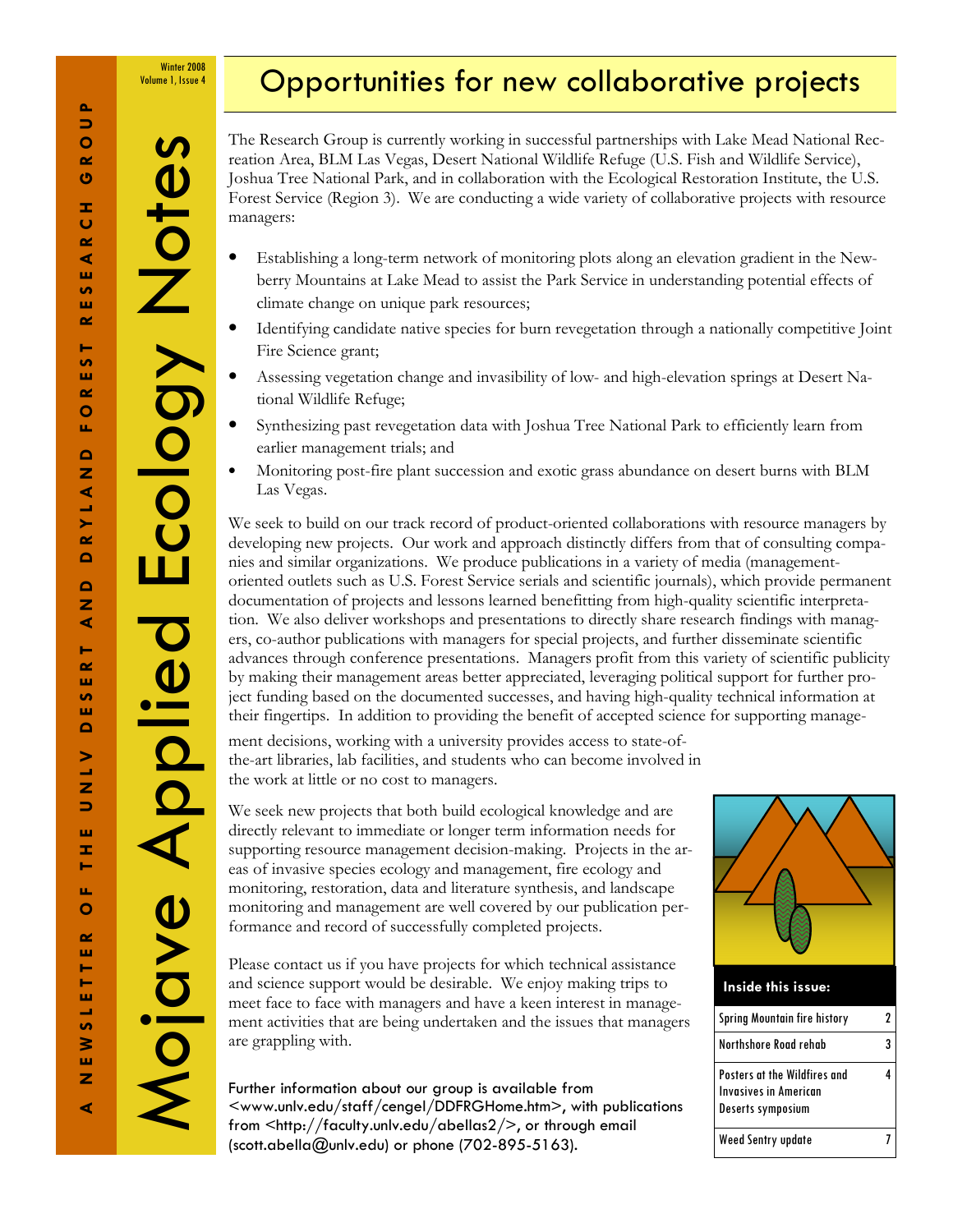

Desert and Dryland Forest Research Group

University of Nevada-Las Vegas 4505 Maryland Parkway Las Vegas, Nevada 89154

#### RESEARCH STAFF

Dianne Bangle Donovan Craig Jill Craig Adria DeCorte, Graduate Assistant Teague Embry, Botanist Cayenne Engel Jon LaValley Kate Prengaman, Botanist Chris Roberts, Graduate Assistant Alexis Suazo Sarah Schmid, Botanist

> **COORDINATOR** Scott Abella, Ph.D. scott.abella@unlv.edu

# Mojave Applied Ecology Notes Winter 2008 Volume 1, Issue 4

Editor: Jill Craig, MS jill.craig@unlv.edu

Mojave Applied Ecology Notes is a newsletter published quarterly by the UNLV Desert and Dryland Forest Research Group. We specialize in working with resource managers to address key information needs for management through applied research. Submissions to the editor are welcome. We reserve the right to edit all article submissions.

# Fire history and forest structural change in the Spring Mountains Scott Abella

Since early 2006 we have been working to develop a partnership with the Spring Mountains District of the Humboldt-Toiyabe National Forest to provide science support for understanding fire history and forest structural changes in support of ecologically based management strategies. We teamed up with the Ecological Restoration Institute (ERI) at Northern Arizona University and the University of Arizona Tree Ring Lab to deliver a workshop on March 6, 2008 at the interagency office in Las Vegas, Nevada. On September 16-18, we again teamed up with colleagues at ERI to conduct a preliminary field assessment of forest change at 10 sites in ponderosa pine and mixed conifer forests on the north side of the mountains. Our ERI colleagues on the field assessment included three retired U.S. Forest Service employees who collectively have over 103 years of experience with the Forest Service in the Southwest.

Our fieldwork was designed as a rapid assessment to illustrate the types of information that could be provided by our proposed project. Field observations suggested that some stands were historically dominated by ponderosa pine, but possibly through intense past pine cutting and fire suppression, are now dominated by fire-intolerant species. However, other sites showed less evidence of historically frequent fire and potentially less evidence of the dramatic forest structural and species compositional changes that have occurred over the past 100 years at some sites. Forests even within a given elevational belt in the Spring Mountains are a unique "jumble" of several different forest types, apparent fire regimes, and dynamic states of structure and composition.

On several sites, including ones very close to private holdings, we suspected that forest health is continuing to deteriorate (due to unnaturally high tree densities), with extreme hazardous fuels

and potential fire behavior. Our observations only scratched the surface, and further work is required to understand the fire regimes and forest changes of the Spring Mountains. Such information would provide both educational resources and support for management activities.



Large ponderosa pine surrounded by fire-intolerant small trees. On this site, it is unclear whether pine replacement is due to suppression of frequent surface fire or is part of a natural cycle in between more intense fire in a mixed severity fire regime.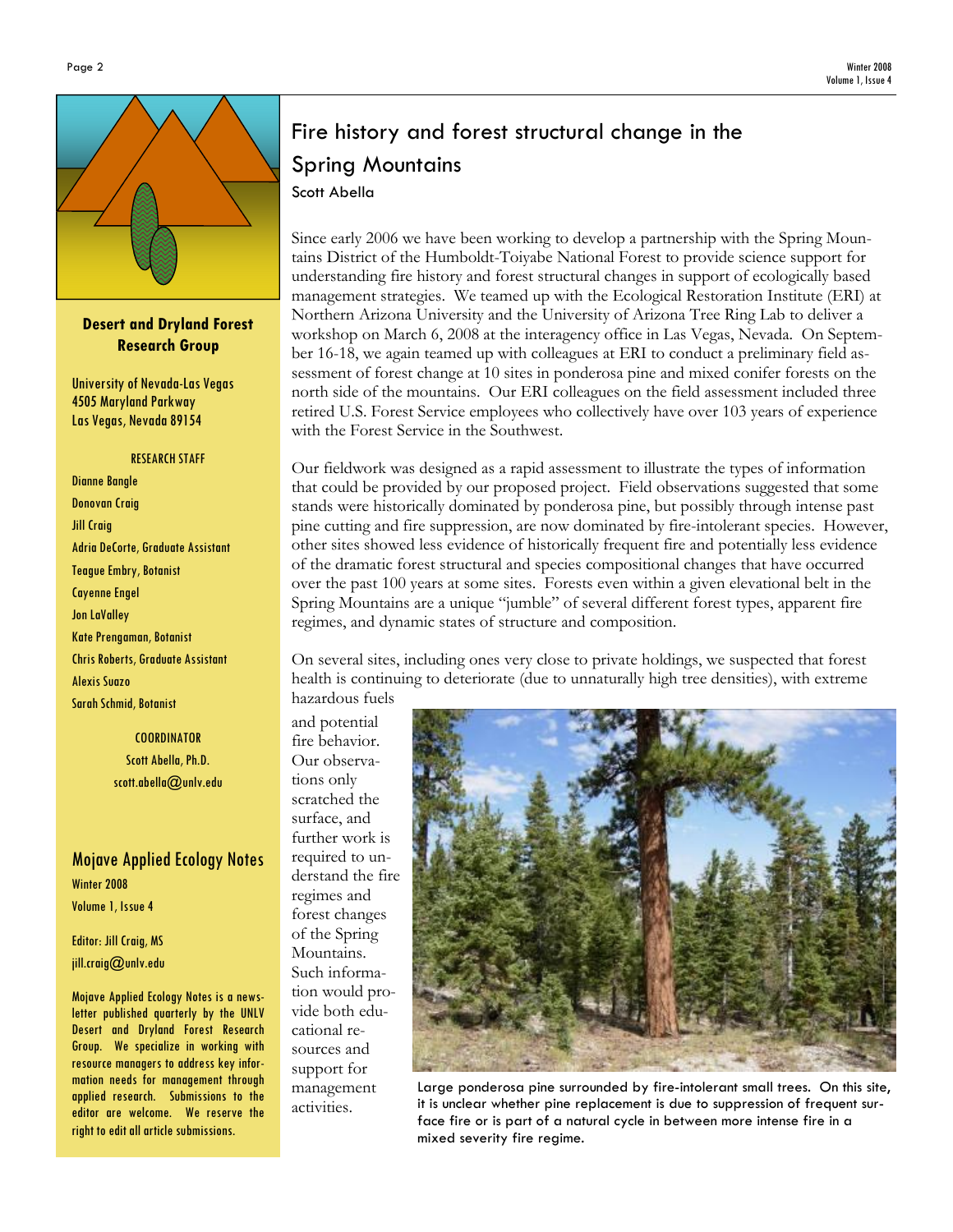# DDFRG: Establishing mutual partnerships Northshore Road rehabilitation, working on FHA projects to make monitoring effective

#### Cayenne Engel

If you have taken a scenic drive up Northshore Road in Lake Mead NRA in the last couple of months then undoubtedly you have noticed the construction occurring at Echo Wash, Valley of Fire Wash, and the Overton Curve. The Federal Highways Administration (FHA) has implemented a plan to make the road safer by eliminating some of the curves in the road that don't conform to federal road safety standards and rebuilding some of the bridges. This means that several segments of the existing road, nearly two miles in total, will be eliminated and replaced with about a mile and a half of new road. Road construction started in October 2008, and will continue for at least one year.

This construction presents problems and opportunities for the resource management team at Lake Mead. Previously intact systems are disturbed in the process of construction leading to the destruction of sensitive desert soil surfaces and the plants on them. Additionally, some of the construction will be conducted in gypsum rich soils that support rare plant communities. However, with the construction of the new road comes the destruction of the existing road once the new road is finished. The old roadbed will ultimately serve as a large restoration project. Lake Mead vegetation and restoration teams will collaborate with members of the Public Lands Institute to design, conduct, and document restoration efforts. Documentation is particularly important, and strongly of interest to the restoration specialists from the Denver Service Center, the Park Service branch for sustainable planning, design, and construction. Often projects are conducted, but rarely are restoration efforts designed and documented in such a way that information about the success rate and causes of success or failure can be elucidated.

The focus of the restoration efforts will be re-establishing plants and soil biota on the old roadbed. Biological soil crusts and plants are extremely important for soil surface stabilization, and water and nutrient cycling and retention. Restoring these ecosystem functions to the exposed old roadbeds is necessary, and of equal importance to the National Park Service is the restoration of visual posterity and continuity. To date, we have conducted plant and biological soil crust salvage from the new roadbed, led by Janis Lee of the Lake Mead nursery. Crews salvaged over 2100 plants. The plants collected from the road site will be used in the post-construction revegetation efforts. We are collecting data examining survival rates of salvaged plants in the nursery based on plant size and addition of rooting hormone. Upon outplanting, plants will be monitored for up to five years for survival. Additionally, protocols are being developed to examine the best methods for effectively reintroducing soil crust to the restoration sites. The outplanting will be conducted in experimental blocks to examine the effectiveness of different techniques, like different watering regimes, soil crust placement, seeding, and plant protective structures on plant survival, soil crust survival and establishment, and native plant and weed seedling establishment.





Maps of road realignment within Lake Mead NRA. The black line is the current Northshore Road, red dotted lines represent the pathway of the new road, currently under construction at a) Echo wash, b) Valley of Fire wash, and c) the Overton Beach Road curve.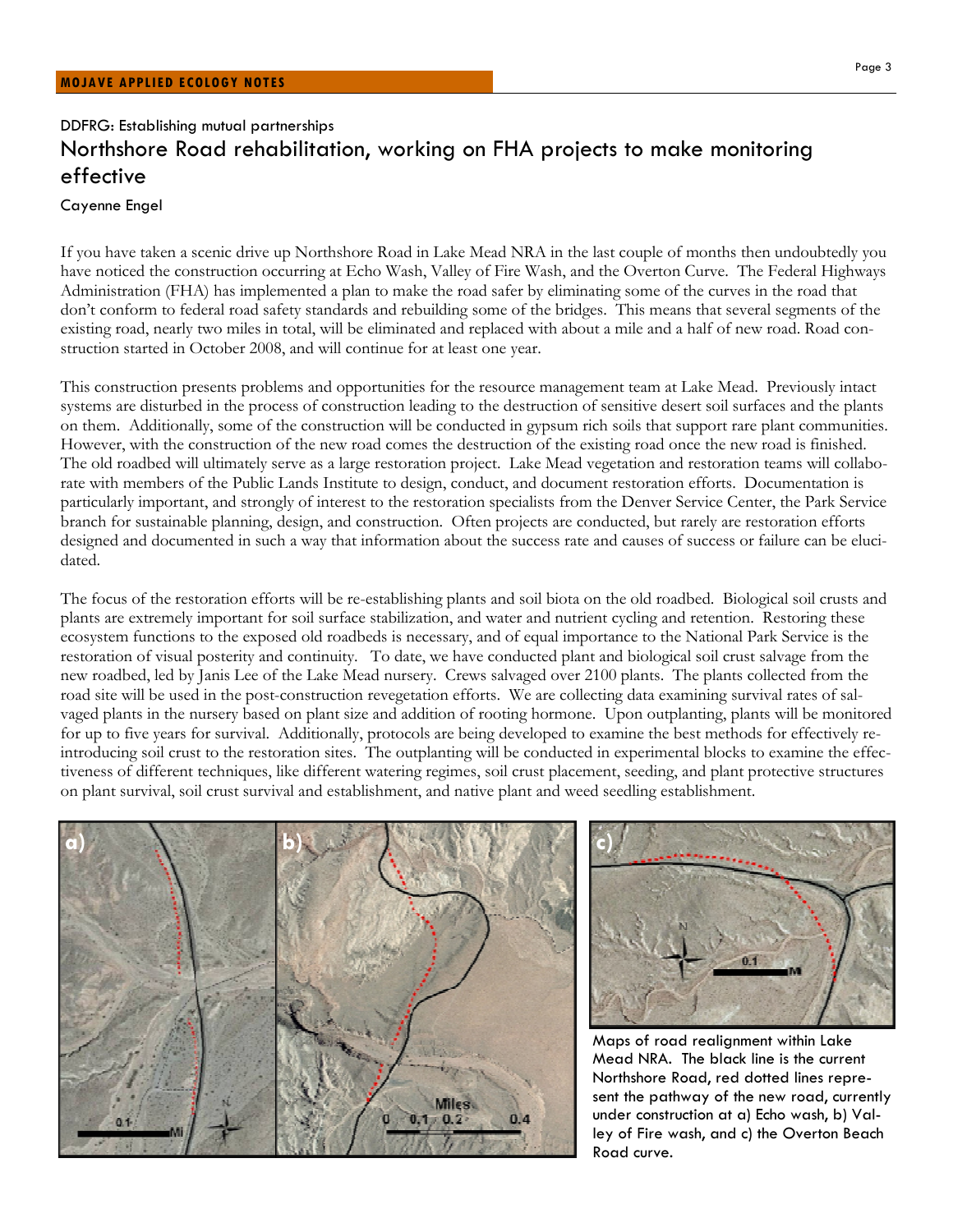# The Desert and Dryland Forest Research Group presents eight posters: Wildfires and Invasive Plants in American Deserts



On December 9-11, 2008, the Society for Range Management hosted a special symposium: Wildfires and Invasive Plants in American Deserts. Four members of the Desert and Dryland Forest Research Group attended the symposium and workshops which were held in Reno, Nevada. The group presented

eight posters during the Tuesday night poster session, highlighting a variety of relevant research projects the group has initiated. The following abstracts describe the research that was presented:

### Early post-fire succession on a heavily visited Mojave Desert burn: Red Rock Canyon near Las Vegas, Nevada

Scott R. Abella<sup>1</sup>, E. Cayenne Engel<sup>2</sup>, Christina L. Lund<sup>3</sup>, Jessica E. Spencer<sup>4</sup>

We examined plant recovery, soils, and soil seed banks on the 348-ha, 2005 Loop Fire in Red Rock Canyon National Conservation Area, 15 km west of metropolitan Las Vegas, Nevada. This burn is of special concern to resource managers because more than 900,000 people visit a scenic Loop Drive encompassed by the burn. We conducted sampling two years after the fire by measuring 10, 0.01-ha plots on the burn and on a paired unburned area. Perennial species composition shifted from dominance by late-successional native shrubs (e.g., blackbrush) on the unburned area to native perennial forbs (e.g., globemallow, desert marigold) on the burn. The burn was more species-rich, with richness of live plants averaging 26 (100 m2 scale) and 239% (1 m2 scale) greater. Fire and microsite (interspace, below creosote or yucca) interacted to affect 0-5 cm soil properties, with higher pH, conductivity, and total P and K on burned yucca microsites. Red brome density in 0-5 cm soil seed banks was four times lower on the burn, and its distribution among microsites reversed. Below-shrub microsites contained the most brome seeds on the unburned area but the least on the burned area. Intense fire below shrubs may have increased seed mortality, an idea supported by > 3-fold decreases we found in emergence density after experimentally heating seed bank samples to 100°C. Our study occurred after a post-fire period of below-average precipitation, underscoring a need for continued monitoring that characterizes moister years and evaluates aesthetic recovery on this heavily visited burn.

### Management techniques for the control of Sahara Mustard (Brassica tournefortii) in the Mojave Desert

Dianne N. Bangle<sup>5</sup>, Scott R. Abella<sup>1</sup>

In the southwestern United States, Brassica tournefortii (Sahara mustard) is a highly invasive plant that colonizes roadsides, beaches, sand dunes, and open desert threatening native annuals. Sahara mustard is believed to contribute to fuel loads in the Mojave Desert in areas where Schismus sp. and Bromus sp. occur. Sahara mustard may act as ladder fuel, thereby facilitating the spread of fire throughout the landscape. Manpower limitations and insufficient funding limits land managers ability to effectively control Sahara mustard. We tested seed germinability in Sahara mustard after fruiting plants were treated with either 2%, 5%, or 12% triclopyr. Sahara mustard seed pods were labeled based on three developmental stages prior to treatment. Application of herbicide decreased germination from control seeds, however effectiveness did not differ across concentrations of triclopyr (2, 5, and 12%). We also tested seed germinability in Sahara mustard after fruiting plants were separated from their resources and allowed to dry in the field. Seed pods were labeled by developmental stage before treatment. The three treatments consisted of; 1) pulling plants with roots intact; 2) pulling the plant and breaking the roots and leaf rosette from the inflorescence; 3) pulling off individual fruits. All treatments resulted in a decrease in germination from control seeds.

## Post-fire plant recovery in the Mojave and Sonoran Deserts of Western North America

Scott R. Abella<sup>1</sup>

I systematically reviewed published literature that reported data on plant community recovery after fire in the Mojave or Sonoran Deserts. Re-sprouting by desert perennial species is generally limited but varies among species. For example, two studies found that an average of 75% of burned Yucca schidigera re-sprouted, whereas Larrea tridentata re-sprouting ranged from 3-37% among five studies. In chronosequence and permanent plot studies of community recovery, only weak trends were evident that species composition on burns was converging with unburned areas. For instance, time since fire explained only 9-19% of the variance in the Sørensen similarity of burned and unburned composition in studies with measurements up to 47 years after fire. In contrast, perennial plant cover and time since fire were closely related (r<sup>2</sup>  $= 0.39-0.99$ , suggesting that perennial cover recovers more rapidly than composition. Based on ordinating data from 13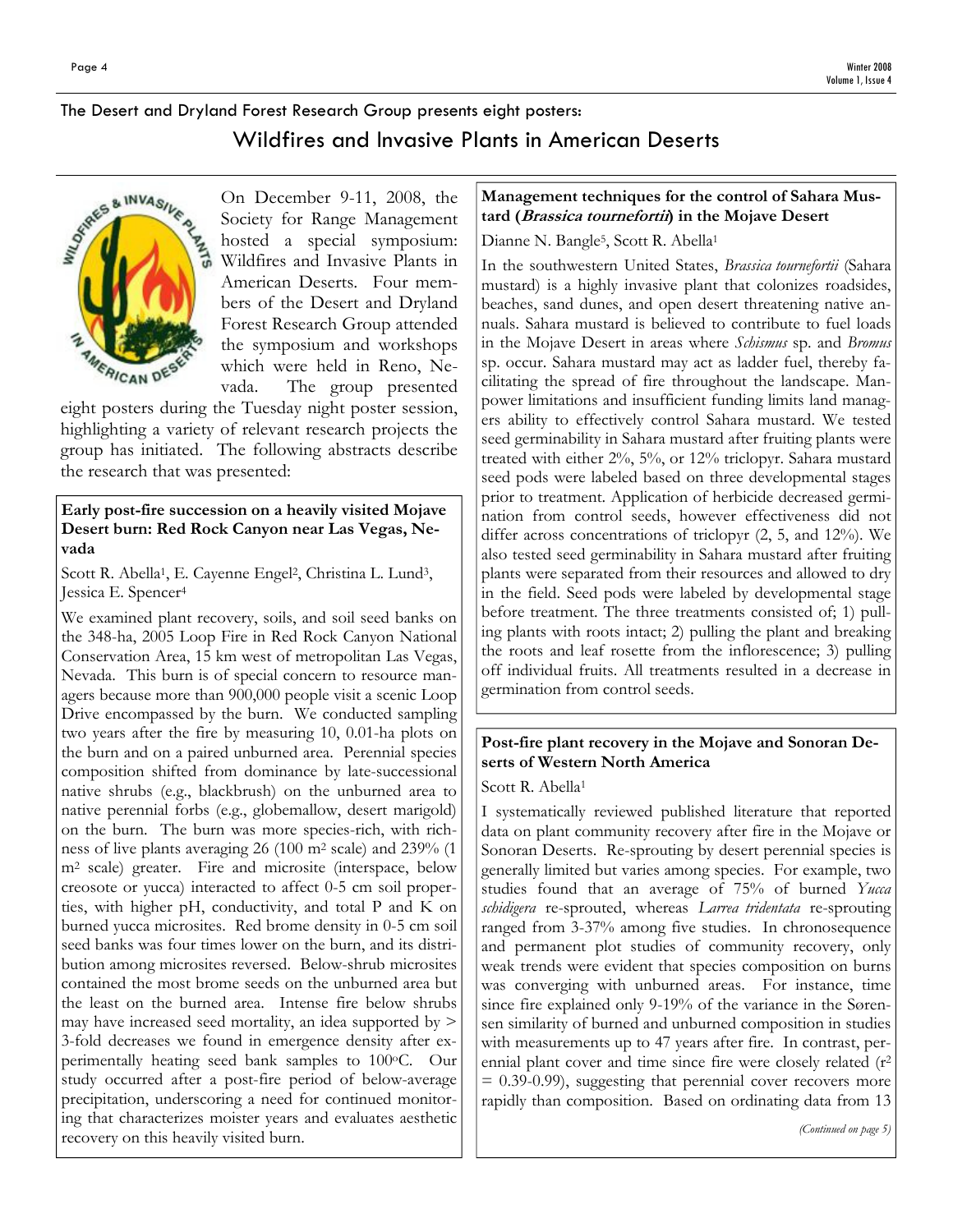#### MOJAVE APPLIED ECOLOGY NOTES

#### (Continued from page 4)

studies, overall perennial composition after fire differs between the Mojave and Sonoran Deserts. Dominant post-burn species variously included Ambrosia deltoidea, Ephedra nevadensis, Gutierrezia sarothrae, Encelia virginensis, Sphaeralcea ambigua, and grasses like Achnatherum speciosum. Some species exhibited versatility by being dominants in both burned and unburned habitat (e.g., A. deltoidea, E. nevadensis), at least in terms of their relative importance within communities even if their raw abundance declined after fire. While some general principles are suggested by analyzing the available literature as a whole, results suggest that more work is required for improving specific knowledge about plant recovery among fires, sites, species, and climates.



Burned and unburned desert near Goodsprings, NV. Abstracts continued on page 6

#### Seeding effectiveness for eight Mojave Desert perennial species after a 2005 wildfire

#### E. Cayenne Engel<sup>2</sup>, Scott R. Abella<sup>1</sup>, Christina L. Lund<sup>3</sup>

In the Mojave Desert, where germination is largely dependant on the timing and amount of precipitation, seeding is a risky endeavor, but it is one of a limited number of restoration techniques available to managers attempting emergency revegetation on large desert burns. We monitored the seeding success of eight perennial shrub species in the 33,500-acre 2005 Goodsprings Fire within the Red Rock Canyon National Conservation Area two seasons after the aerial application of seeds. Seeded species consist of a mix of native perennial forbs, grasses, and shrubs. The seeding was divided into six plots totaling over 2700 acres that span different topographical features, soil types, and unburned plant communities. To date, seeding has not statistically affected the abundance of seeded species, although there are trends indicating that Atriplex canescens and Sphaeralcea ambigua may increase in abundance with seeding. Greenhouse seed bank trials produced no seedlings of seeded species in seeded or unseeded plots. The extraction method for seed isolation from the soil detected the presence of some of the seeded species, but in low abundance, and with no difference between seeded and unseeded plots. Many factors could affect seeding success including soil moisture availability, granivory, and use of species appropriate for existing site conditions and successional stage. We looked at the seeded species and associated plant communities coupled with the natural environmental variation across seeded plots to interpret the observed responses.

### **CONTRIBUTORS**

<sup>1</sup> Scott R. Abella, Public Lands Institute and Department of Environmental Studies, University of Nevada Las Vegas, 4505 S. Maryland Parkway, Las Vegas, NV 89154, E-mail: scott.abella@unlv.edu

<sup>2</sup>E. Cayenne Engel, Public Lands Institute, University of Nevada, Las Vegas, 4505 S. Maryland Pkwy, Las Vegas, NV 89154, E-mail: cayenne.engel@unlv.edu

<sup>3</sup> Christina L. Lund, California State Office, Bureau of Land Management, 2800 Cottage Way, Sacramento, CA 95825

<sup>4</sup>Jessica E. Spencer, <sup>3</sup>U.S. Army Corps of Engineers, 701 San Marco Boulevard, Jacksonville, Florida 32207

<sup>5</sup>Dianne N. Bangle, Public Lands Institute, University of Nevada Las Vegas, 4505 S. Maryland Parkway, Las Vegas, NV 89154, E-mail: dianne.bangle@unlv.edu.

<sup>6</sup>Alexis A. Suazo, Public Lands Institute, University of Nevada, Las Vegas, 4505 S. Maryland Parkway, Las Vegas, NV 89154, E-mail: alex.suazo@unlv.edu

<sup>7</sup> Donovan J. Craig, Public Lands Institute, University of Nevada Las Vegas, 4505 S. Maryland Parkway, Las Vegas, NV 89154, E-mail: donovan.craig@unlv.edu

<sup>8</sup> John L. Gunn, Maricopa County Parks and Recreation Department, 234 N. Central Ave., Suite 6400, Phoenix, AZ 85004

<sup>9</sup>Mark L. Daniels, Ecological Restoration Institute, Northern Arizona University, Flagstaff, AZ 86011

10 Judith D. Springer, Ecological Restoration Institute, Northern Arizona University, Flagstaff, AZ 86011

<sup>11</sup> Susan E. Nyoka, Ecological Restoration Institute, Northern Arizona University, Flagstaff, AZ 86011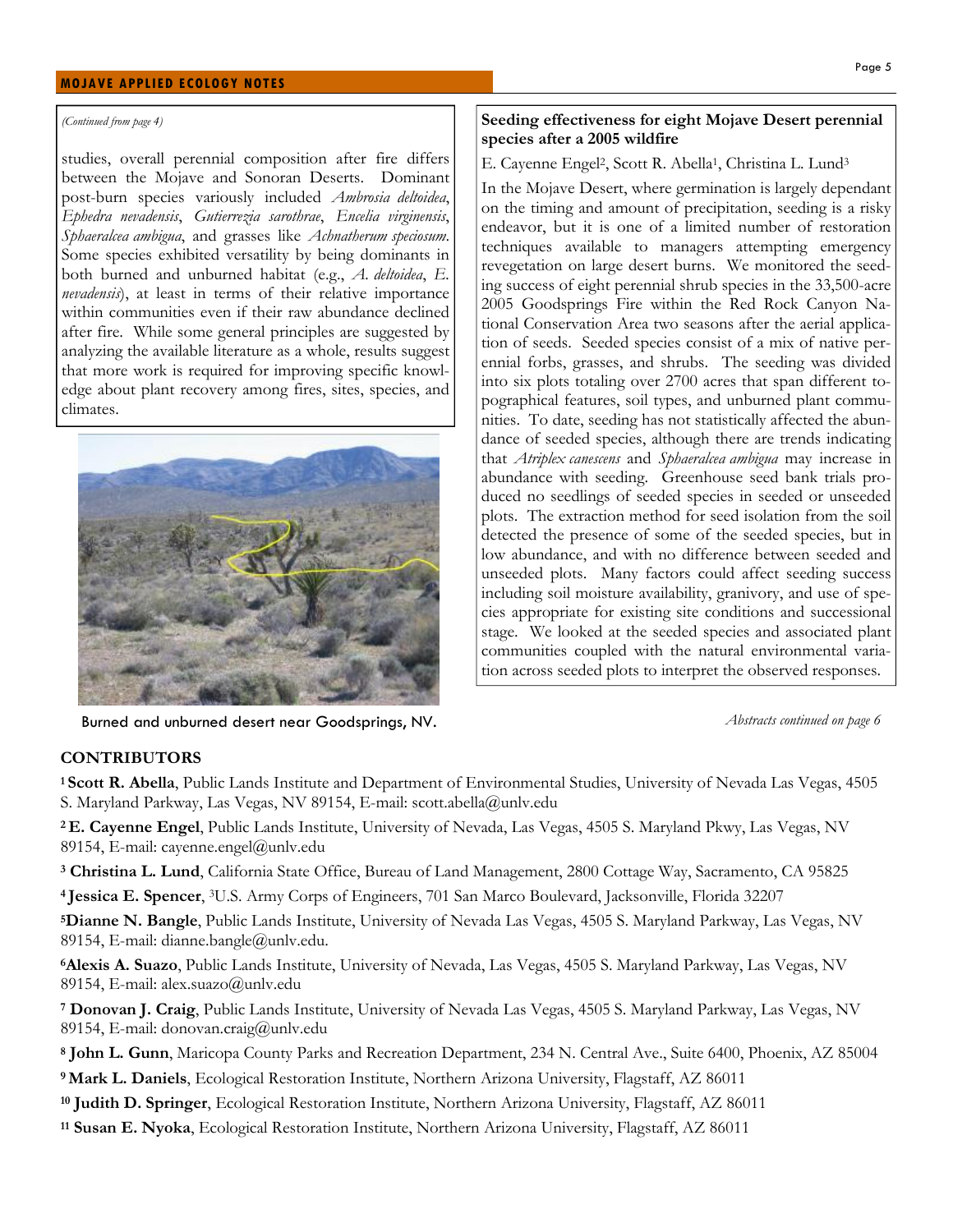Continued from page 5

### Seed removal by granivores in burned Mojave Desert habitat: implications for revegetation

Alexis A. Suazo<sup>6</sup>, Donovan J. Craig<sup>7</sup>, Scott R. Abella<sup>1</sup>

Increased abundance of exotic annual grasses provide fuel for wildfires in North American desert habitats where fires were once uncommon events. Direct seeding techniques are used in an attempt to re-establish plant species important to desert ecosystem functions and processes. Granivorous ants and rodents are important components of North American deserts, and their seed-eating behavior can influence plant composition and establishment. Granivores can potentially consume large amounts of the seed used in revegetation, possibly slowing restoration efforts. To elucidate seed predation patterns by ants and rodents, we performed a seed removal experiment in burned and unburned creosote (Larrea tridentata) scrub desert habitats on the 2005 Goodsprings Fire in southern Nevada. We studied seed removal using wire cages that either excluded or included ant or rodent access to seeds. We offered 20 seeds of eight native species, and quantified seed removal by subtracting the number of seeds that remained in a Petri dish after a four day trial. Our results indicate that seed removal was three times higher in cages that allowed ant access in burned habitat, and seeds of Penstemon bicolor, Encelia farinosa, and Sphaeralcea ambigua suffered greater seed losses. Our results suggest that granivorous ants may play a significant role in the establishment of plant communities in burned areas by preferentially removing seeds of small seeded plant species. Therefore, managers may choose to sow species that are less susceptible to predation by ants in burned areas.

### Vegetation reestablishment of Mojave Desert plant communities after 2005-2006 wildland fires

E. Cayenne Engel<sup>2</sup> and Scott R. Abella<sup>1</sup>

During 2005 above average precipitation from the previous winter and spring led to increased vegetative production, particularly for annual species including exotic invasive grasses. This biomass readily carried wildland fires. The result was over 125 fires greater than 5 acres in size in Clark Co., NV alone in 2005 and 2006. During winter 2007 and spring 2008 we sampled plant community composition in 15 burns and adjacent unburned sites from 2005-2006 burns in Mojave desert shrubland. We quantified the cover of perennial species and related their presence and abundance to abiotic site characteristics, soil chemistry, and unburned plant community composition to examine factors affecting vegetative recovery. After two growing seasons burned plots were dominated by the early successional perennial species Dasyochloa pulchella, Encelia virgensis, Pleuraphis rigida, and Sphaeralcea ambigua, in contrast to the unburned communities dominated by Larrea tridentata, Ambrosia dumosa, and Coleogyne ramosissima. The density of exotic Bromus rubens remained strongly reduced by the burn (1.9  $\pm$  0.6 percent cover in burned plots, 14.0  $\pm$  1.9 in unburned communities.) Elevation and latitude were correlated with burned community composition. Additionally, unburned plant community composition did not determine the recovery rate on burned plots and the similarity between burned and unburned plots was not associated with initial plant community or soil type. Burned plant community composition was associated with soil texture and total soil nitrogen; unburned plant communities were more closely associated with specific soil micronutrients. Understanding the process of post-fire recovery in an increasingly fire-rich landscape will help managers design effective restoration strategies.

### Using a diverse seed mix to establish native plants on a Sonoran Desert burn

Scott R. Abella<sup>1</sup>, John L. Gunn<sup>8</sup>, Mark L. Daniels<sup>9</sup>, Judith D. Springer<sup>10</sup>, and Susan E. Nyoka<sup>11</sup>

Revegetating burns is a major challenge facing resource managers in the low- and unpredictable-precipitation deserts of the southwestern United States. We monitored the effectiveness of using a diverse, 28-species seed mix for establishing native plants on a 1.5-ha burn in the northern Sonoran Desert. Our objective was to compare species performances, which we assessed by measuring species frequencies and cover on five sampling dates to capture variation during a 32-month period following seeding. By 15 months after seeding, desert senna (Senna covesii) established best, with a frequency of 91% (based on 22, 10-m<sup>2</sup> plots) and a relative cover of 19%. Four other seeded species also became established in  $\geq 50$ % of plots by 32 months after seeding. Several seeded species, including desert senna (which flowered only 7 weeks after seeding) and purple threeawn (Aristida purpurea), were observed with seed heads during one or more sampling periods. Although precipitation was only 67% of normal for 21 months following seeding and 71% of species established in  $\leq 10\%$  of plots, we consider the seeding to have met short-term management objectives because of the subset of highly successful species. Our results also illustrate that caution should be used when evaluating seeding success: conclusions would have differed if the diversity of the seed mix had not included the successful species, and longer term monitoring was needed to detect some species in the seed mix that did not establish until 32 months after seeding.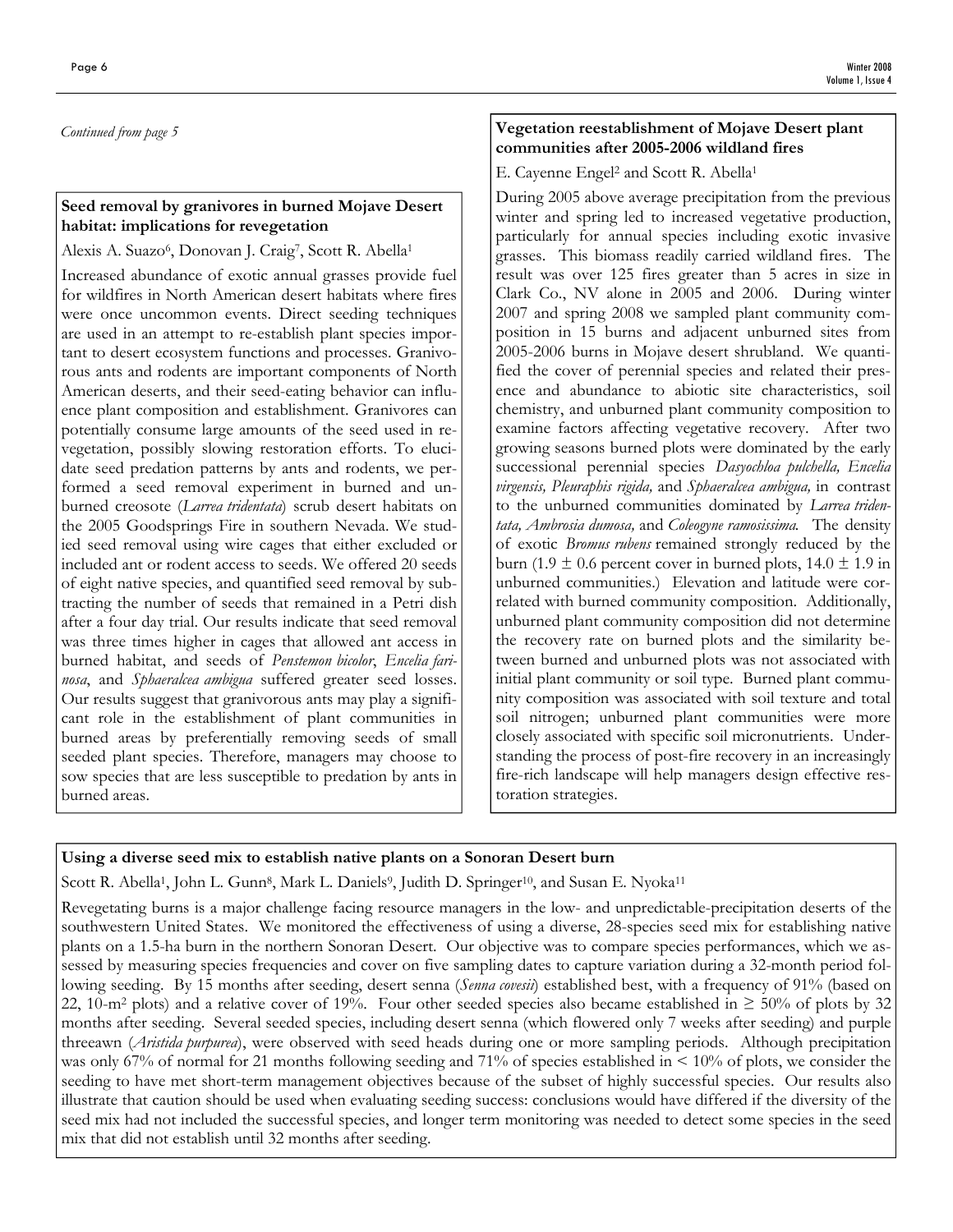#### MOJAVE APPLIED ECOLOGY NOTES



# FY2009 Weed Sentry surveying

Weed Sentry—Jill Craig

The Weed Sentry Program surveys for and maps exotic invasive plant species on public lands throughout Clark County; providing weed management information to land managers of the U.S. Fish and Wildlife Service, Forest Service, Bureau of Land Management (BLM) and National Park Service (NPS).

In the past three months, Weed Sentry crews have surveyed thirteen trails at Red Rock Canyon NCA. Later in the season, lower elevation trails at Red Rock and trails through Sloan Canyon NCA will also be surveyed for populations of exotic invasives.

At Lake Mead NRA, Weed Sentry crews have focused survey efforts on road and trail corridors and shorelines. This year surveys will shift their focus to the undeveloped landscape of Lake Mead, such as along washes. There are two main reasons for planning this shift. First, most of the roads on NPS lands have already been surveyed multiple times. Additionally, a study conducted last field-season indicated that the cover of invasive species was not necessarily correlated with the distance from a roadway. We would like to detect weed populations that are becoming established off of the beaten path. During the last quarter, surveys for the NPS centered on determining the current growth stage of exotic plants to assist Carrie Norman, Lake Mead NRA Weed Manager, with determining where to allocate resources to control weed populations. As the season progresses and exotic annuals grow, surveying will intensify as we work to detect incipient populations in yet un-surveyed territory.